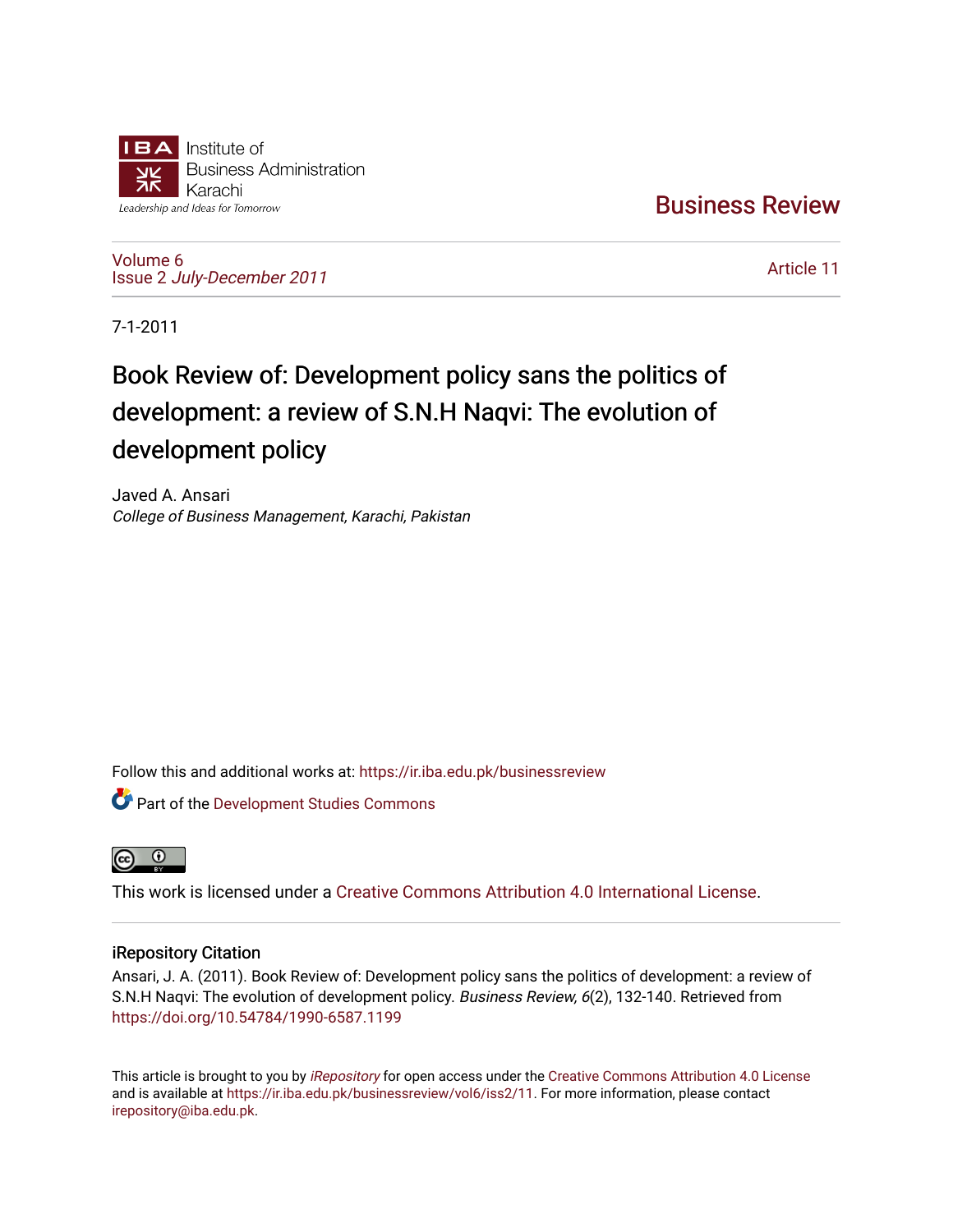## **BOOK REVIEW**

## **Development Policy** *Sans* **the Politics of Development: A Review of S.N.H Naqvi:** *The Evolution of Development Policy*

#### Karachi Oxford University Press, 2010

An extended review of this book is justified because Prof. Syed Nawab Haider Naqvi is a pioneer development economist in Pakistan. He began his career more than fifty years ago at the newly established Pakistan Institute of Development Economics (PIDE), which under the guidance of Emile Despres, Gustav Papanek and several others Harvard group academics was soon to become Pakistan's leading economic think tank. After graduating from Yale and Princeton Prof. Naqvi served as Director of PIDE from 1979 to 1995. Prof Naqvi has been a leading contributor to development policy debates in Pakistan since the early 1960s and the blurb of this book tells us that he has written "about 100 articles and 48 books and monographs on diverse aspects of development policy".

Development policy emerged in the wake of the Second World War. It has evolved from Anglo American and French colonial policy. A central weakness of this book is that it ignores this fact and therefore misunderstands development policy's telos which is the perpetuation of post colonial order. Development policy is constructed on three foundations development economics, the sociology of development and modernist political science. These interpolated telelogies explain how and by what means can the dominance of post colonial order be sustained. Naqvi does not seem to be aware of the sole industrial justificatory premisis on the basis of which development policy and its evolution can be assessed.

Since the telos of development policy is the sustenance of post colonial order the efficacy of its evolutionary trajectory can coherently be assessed on this basis alone. The narrator must seek to answer the question: has development policy evolved in a manner which increases its contribution to the sustenance of post colonial global hegemony? Assessing the efficacy of development policy on any other basis necessarily needs justification.

One may argue of course that Naqvi is a post colonial apologist. He accepts as his own the meta-rational presumptions that underlie the development theory discourses that he narrates. But arguing from a particular meta rational perspective — arguing on the basis of the view that post colonial global order ought to be sustained –– requires the narrator to show the purpose that acceptance of these beliefs entails is effectively served by particularly policy initiatives. Since Naqvi believes that accelerated growth, sustained structural transforamation**<sup>1</sup>** , reduced income distributional disparities and reduction in absolute poverty are achieved by a specified set of policies<sup>2</sup>, he ought to show that the achievement of these intermediate / instrumental targets leads to the realization of the purpose (telos) of development policy –– i.e. the consolidation and sustenance of post colonial global order.

He does not attempt to do this. Nor does he attempt to demonstrate either (a) that development policy has some other over arching purpose or that (b) accelerating growth sustaining structural transformation, human development etc are not intermediate targets at all, they are ends in themselves.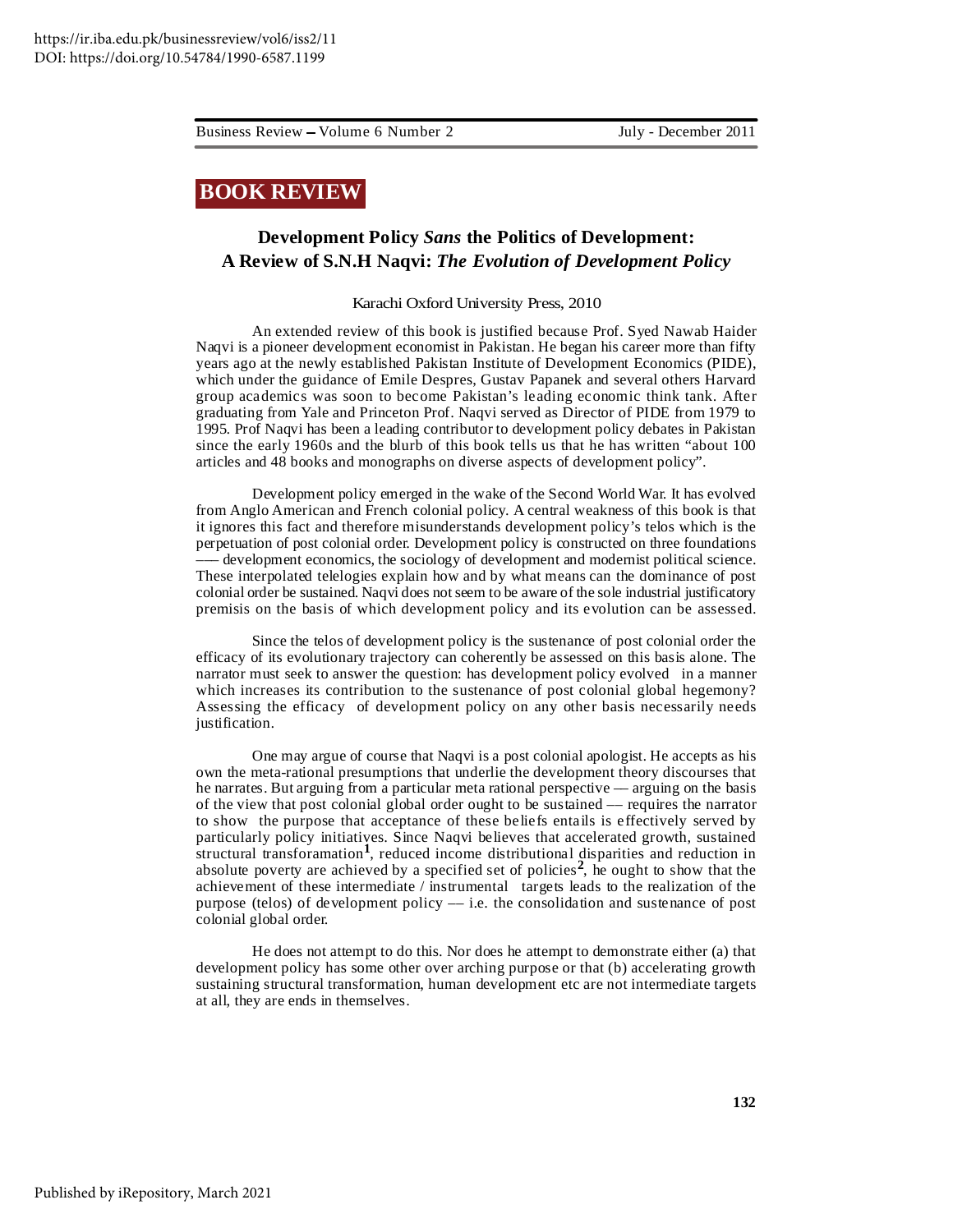If (b) is the case –– and I suspect that Naqvi believes that this is implicit in his argument — he ought to show that the capitalist life-world<sup>3</sup> was transcended at the end of the Second World War as the Ancient Regime was transcended by Christianity in the early centuries of the Christen era. Capital accumulation, as an end in itself, political order premised on the sovereignty of the citizen, rationality conceived of as the consistent pursuit of self interest and colonialism were all discarded and a new moral order was instituted based on a totally different telos. If this was not the case **4** and capitalist values continue to remain hegemonic in the post second world war era, accelerated growth, structural transformation, poverty alleviation etc cannot be regarded as ends in themselves. They are necessarily instrumentalities for sustaining global capitalist order.

Or are they? Is it not possible to transcend colonialism without transcending capitalist order itself? Naqvi cannot address this question for he excludes from his analysis the vast literature within the political modernization tradition which focuses on the vexed question of the relationship between capitalism and nationalism. A non national capitalist state has been usually regarded as something of an oxymoron (Gellner 1997) and global capitalist order has since the Treaty of Westphalia been structured internationally –– not super nationally<sup>5</sup>. And these international structures usually articulate the political preferences of the hegemon nation within the system. **6** (Anderson 2007).

Moreover, the distribution of power within nationalist global order has always been asymmetric and increasingly unequal –– hence global capitalist order has never transcended the colonial / post colonial project of subjecting all states to the sovereign will of a national hegemon representing capital in general.

Both Rawls and Habermas have grappled with the problem of the universalization of capitalist order which is necessary for the transcendence of colonialism within capitalist order. **<sup>7</sup>** Naqvi is not aware of Habermas,work **8** and he ignores Rawls' post 1993 writings entirely. Moreover, it is curious that although Naqvi's own moralist leanings seem to be revisionist Rawlsean **9** , he does not justify the development paradigm he regards as most successful –– i.e. the Traditional Development Paradigm ––– on Rawlsian grounds, i.e. as a means for the operationalization of Rawls' two Principles of Justice (maximization of freedom and prioritization of the least advantaged in distribution).

Naqvi's "New Development Paradigm" **<sup>10</sup>** is "post Rawlsian" only in the trivial sense that he asserts (but does not prove) that it is possible to add on the objective of accelerated growth to the Rawlsian principles of maximizing liberty and distributional preferential treatment of the least advantaged. His definition of "the just", "the good", "the well ordered society" "the rational" are completely identical with those of Rawls and do not represent a theoretical advance. He ignores the entire corpus of literature following Hugh Scanlon's *The Limits of Liberalism* (1977) seminal intervention which shows the cultural specificity of Rawls' conception of the 'well ordered society'. This well ordered society is necessarily liberal as are the 'decent states' which Rawls accepts as legitimate members of the global community of states governed by his Principles of Justice,Rawls explicitly rules out from the membership of this state community a state which legislates on the basis of the *Shareah* (Rawls 2003). An Islamic state is therefore necessarily an 'outlaw'state in the Rawlsian perspective and civil war to overthrow such a state is legitimate.

If Naqvi accepts Rawls' conception of justice as he manifestly does he must necessarily regard Islamic states ruled by *Shariah* law, such as Iran, to be unjust *pariah* and outlaw states.

The extensive critique of Rawls' claims about the a-metaphysical character of his

**133**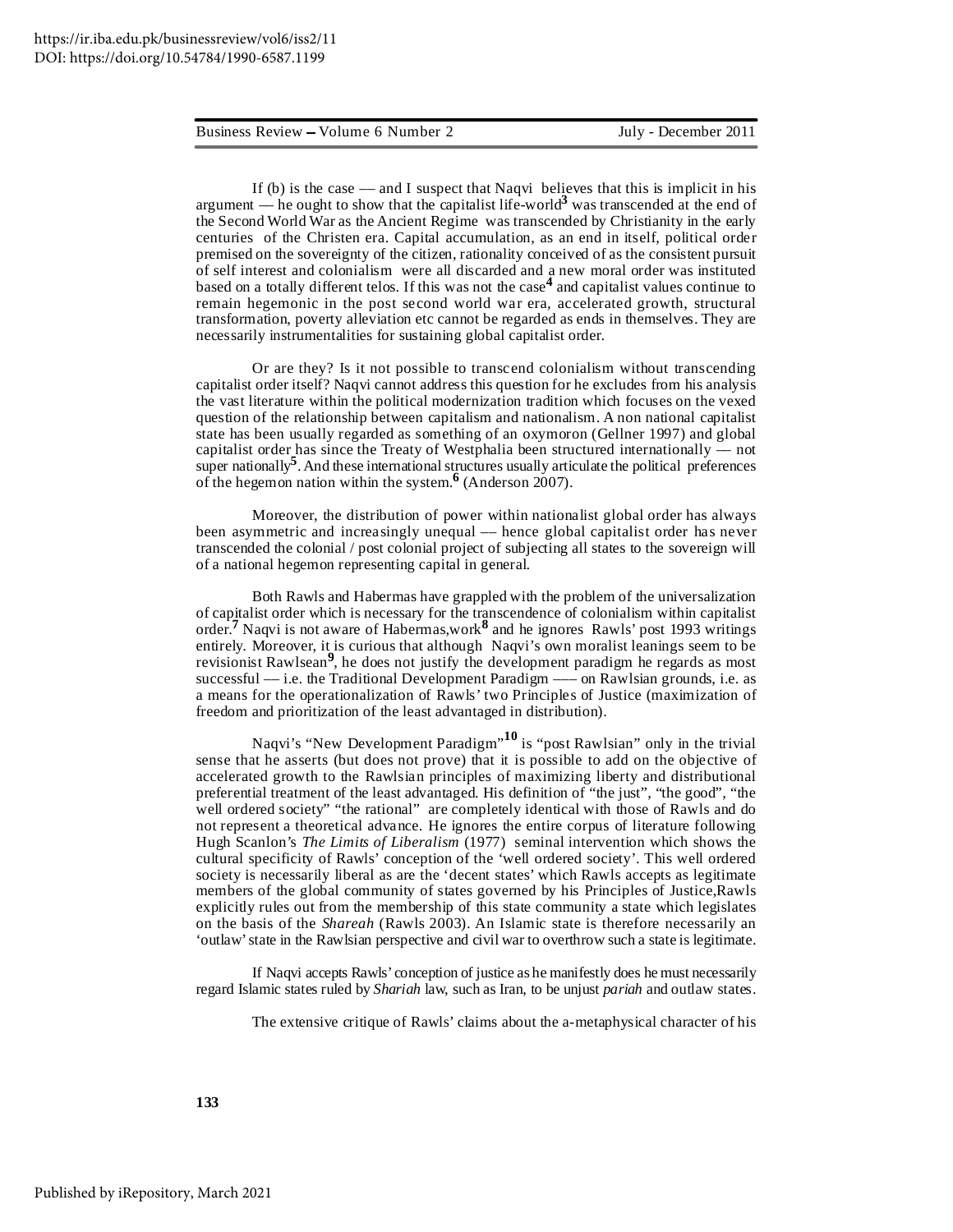political theory by authors such as Hubarmas (1987, 1996, 2003) Larmore (1996) and Lafont (2003) forced Rawls to retreat from his universalist claims. Constitutional democracy requires both a specific form of a comprehensive doctrine, such as that of Kant and Mill and a particular conception of the self to sustain it**<sup>11</sup>** . Non Kantian comprehensive doctrines (e.g. Islam) and non Rawlsean selves have to be "reconfigured" **<sup>12</sup>** to fit into the overlapping consensus of comprehensive doctrines that underlie "Justice as fairness." Rawlsian theory can therefore be interpreted as legitimating the universal dominance of the capitalist way of life –– its norms, institutions regulatory structures and transaction forms. Rawls is at one with Locke and Mill in seeing capitalist epistemologies as uniquely rational. As Rawls – admits that.

"(T)he principles of justice as fairness require a constitutional democratic regime and reasonable pluralism (which) is the long term outcome of society's culture. In well ordered societies of justice as fairness citizens hold the same comprehensive doctrine (which) includes aspects of Kant's comprehensive liberalism. But given the fact of reasonable pluralism this comprehensive view is not held by citizens generally" (Rawls 2001).

However, despite holding on to different comprehensive doctrine all citizens are endowed with capitalist rationality. It is this rationality which provides a basis for developing the 'overlapping consensus' which transfigures non liberal comprehensive doctrines (e.g. Islam) and subsumes them within liberal / capitalist political order ('Justice as fairness').

Rawls is a capitalist apologist in the tradition of Locke and Mill. He claims that he has no particular conception of the good yet he defines 'primary goods' as income, and wealth and power and authority –– all manifestations of capital which alone has intrinsic worth in capitalist society. Value in capitalist society is ascribed through money and capital markets to practices on the basis of their contribution to capital accumulation alone. Capitalist apologists cannot replace utility in their objective function for capital is the concrete form of freedom –– it is nothing else. Capitalist societies are free societies in the specific sense that they are organized to maximize freedom and freedom's concrete social manifestation is capital. Rawls recognizes this when he prioritizes liberty and accepts distributional constraints on liberty maximization only for its own sake  $-$  i.e. distributional concerns can inhabit capital accumulation only if this is done to maximize capital / freedom maximization 'over the long run'. The disadvantaged must be given preferential treatment so that they recognize their self interest in sustaining capitalist order and do not revolt against it.

Several authors such as Hare (1973) Harsangi (1977) and Daniels (1973) deny that Rawls principles are irreconcilable with utilitarian maxim. Hare shows that persons in the Rawlsian Original Position could (capitalistically) rationally choose the total utility maximization principle. Similarly to describe Sen as a "non utilization consequentalist" as Naqvi does repeatedly in his book (p365, 379, 383, 393) needs justification.

Naqvi is an advocate of what he describes as the 'traditional development paradigm'. This paradigm can be seen as an outgrowth of orthodox Keynesianism. It proposed a Keynesian policy agenda both for neo colonial states and for the hegemon and its satellite international institutions. It's key weakness –– as Kalecki pointed out half a centaury ago –– wasit inability to develop a fully articulated theory of the state.The traditional development economists never raised the question: can intermediate regimes / 'development states' (such as those led be Nkrumahi, Soekarno, Nasser, Nehru and Peron) institutionalize the Keynesian practices and policies that were designed for a quite different political-social configuration and can the hegemon (America) allow them to do so.<sup>13</sup>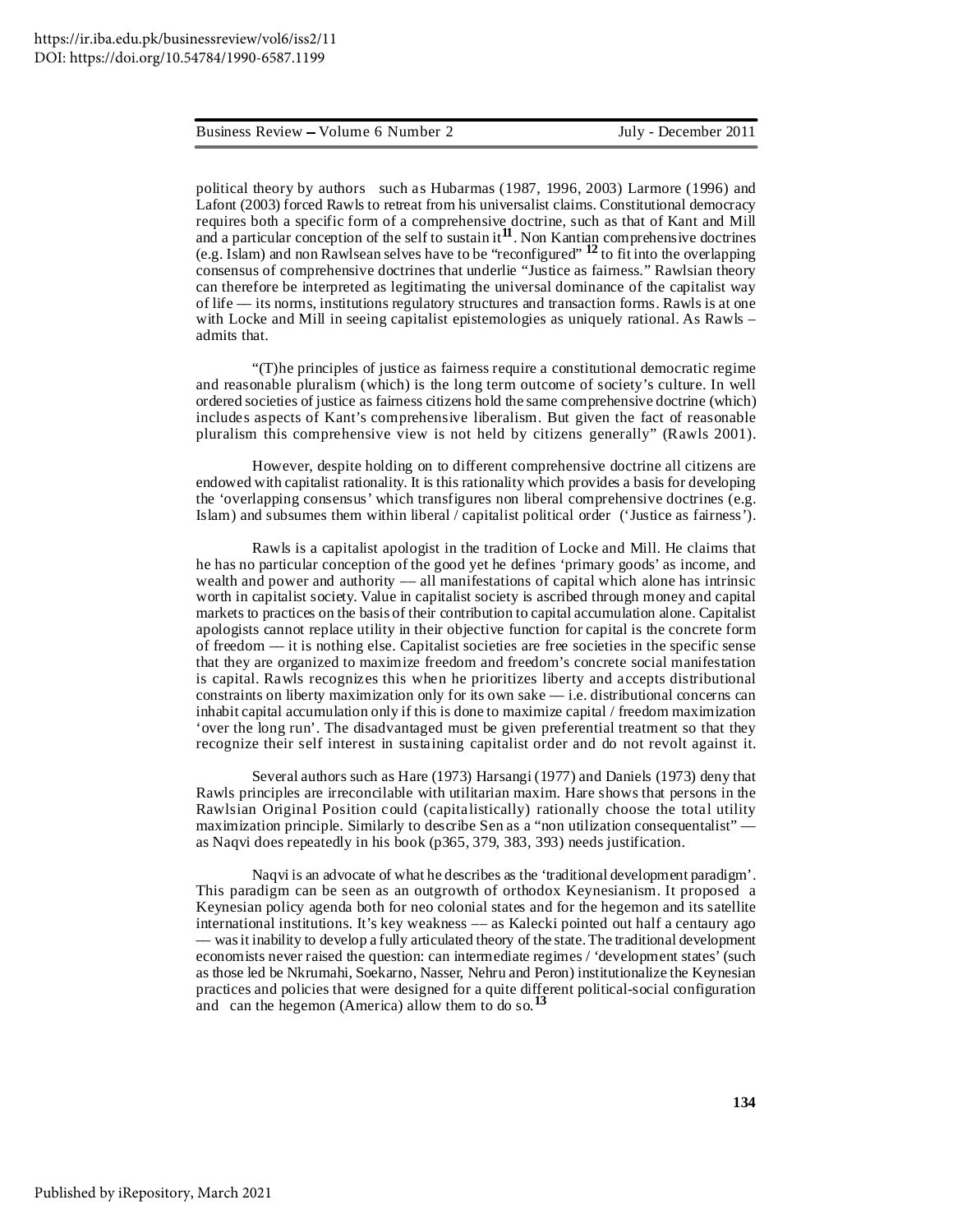Naqvi does not have a theory of the state –– he entirely ignores the development sociology and the political modernization literature that is concerned with this issue. He also closes his eyes to the most cogent critique of the 'traditional development paradigm' (more properly called structuralism) that has appeared in the works of the Latin American dependence scholars on the one hand and of the Marxists on the other. 'Dependicia' and 'Marxism' are not included in Naqvi's 'development paradigms'. Naqvi does not assess the work of any dependencia or Marxist scholar –– neither Frank nor Sunkel nor Sweezey nor Barrington Moore nor Wallerstein nor Bagchi.

Another extremely eloquent silence is his total neglect of the experience of states such as Iran, Cuba, Venezuela, the erstwhile Soviet Union and Maoist China which have articulated a development paradigm of their own, constructed a non Rawlsian state form and resisted subordination to imperialist order for several decades. Is there nothing of value in these experiences? Why should we continue to pretend that they do not exist and that global capitalist hegemony is inevitable and eternal.

Naqvi ascribes "altercations on key development issues to economists' paradigmatic affiliations' (back flap blurb).The economists whose work he has surveyed share capitalism's core values and accept as both reasonable and desirable **<sup>14</sup>** capitalism's global systemic dominance. The disputes Naqvi reviews are on how to strengthen capitalism's global hegemony –– not about how to transcend it.

In Naqvi's view the best way to consolidate capitalist order globally and nationally is by returning to the policies advocated by the 'Traditional development paradigm' and practiced according to him during 1950-1980.According to him "the Traditional Development Paradigm" is the repository of most of the right ideas about the mechanics of growth and development . . . It offered a broad based development agenda that focused on societal transformation and the creation of the growth oriented institutions as the fastest road to modernity. It emphasized the quintessentially egalitarian nature of economic growth. It advocated the view that economic development contributed to human freedom and that economic development could best be achieved within the framework of the political freedom that democratic societies routinely provide" (p42-43).

These are very wide ranging claims. Naqvi is claiming that policies advocated by the Traditional Development Paradigm ––– the promotion of capitalist agriculture, import substitution industrialization, public investment expansion, specially in the capital goods branches –– lead to "societal transformation, the emergence of "modern institutions" and the promotion of "political freedoms and democratic societies." Such claims have not been systematically substantiated in Naqvi's subsequent analysis –– for it is entirely econometric and completely ignores the sociology of development and political modernization literature which addresses such issues. **15**

Some empirical evidence has been presented to support the claim that the adoption of the Traditional paradigm advocated policies (the development of capitalist agriculture, import substituting industrialization, deficit financed high levels of public investment etc) led to higher GDP growth rates, higher saving and investment raters , greater structural transformation, <sup>16</sup> lower inflation, improved pattern of income distribution and reduced poverty levels (Table 2.1) for a group of South Asian, East Asian, Latin American and African countries during 1960-2000.

A major problem with this evidence is that the 24 countries for which aggregate averages have been presented in Table 2.1 **<sup>17</sup>** have not been categorized as those pursuing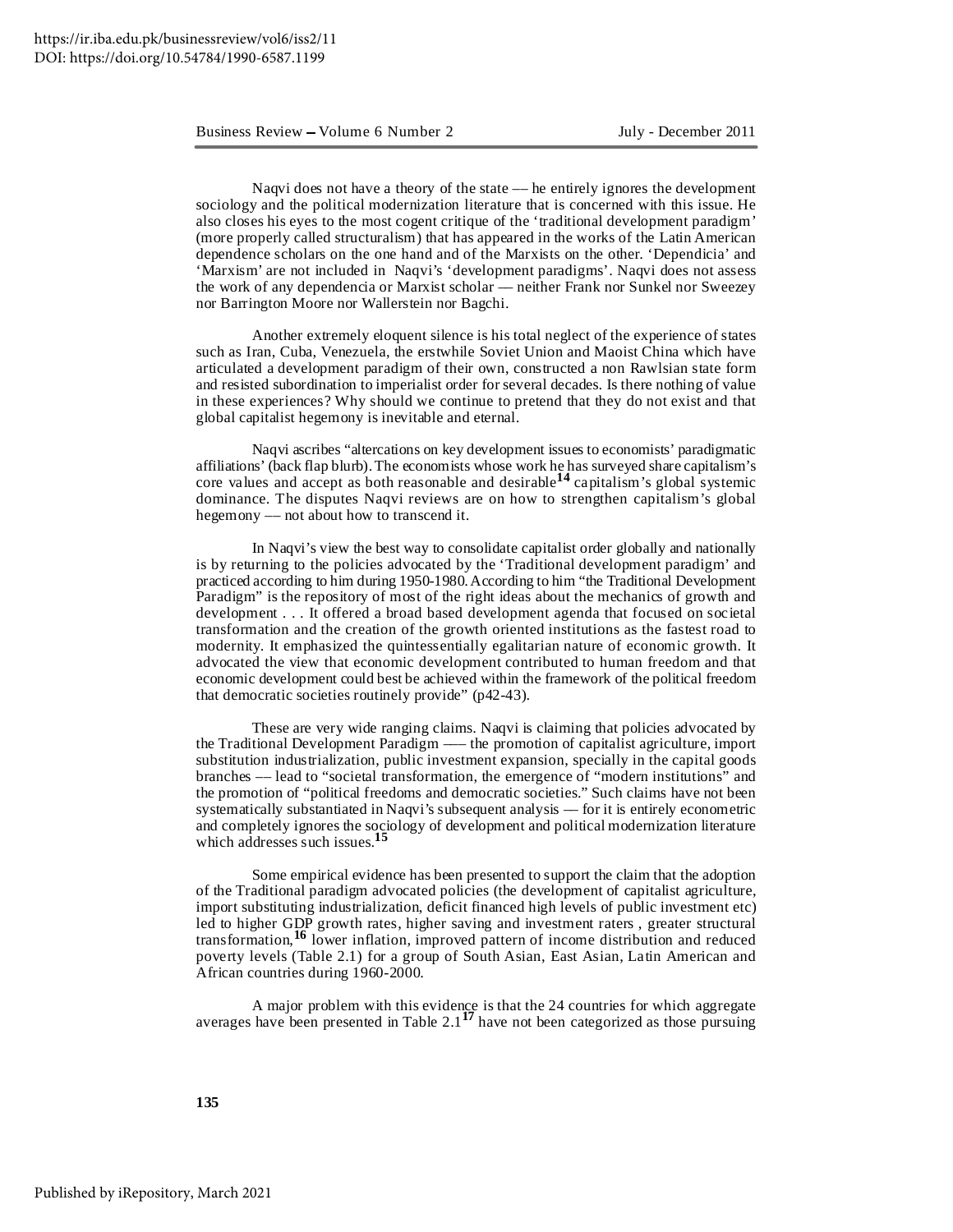#### Business Review – Volume 6 Number 2

and those not pursuing Traditional paradigm advocated policies. Yet Naqvi claims "(s)ome tentative observations can legitimately be made about the reasonableness of the many hypothesis that the rival paradigms have made" (2010 p48). Naqvi writes that 'none of the developing countries experienced development failure **<sup>18</sup>** with the exception of post shock Africa (during the 1960s, 1970, 1980s and 1990s) (2010 p51). The only way to ascribe this lack of 'development failure' to the Traditional paradigm is to assume that all developing countries were pursuing Traditional paradigm advocated development policies throughout 1950-1980. Naqvi presents no evidence and no arguments to show that this was the case. He does not provide any explanation for the much higher growth rates of East Asia as compared to Latin America during the 1960s when external shocks were absent and when Latin American economies were pursuing Traditional Paradigm policies much more enthusiastically and consistently than Hong Kong, Malaysia, Indonesia, Singapore and Thailand**<sup>19</sup>** .

Naqvi provides no evidence for the view that high saving rates in East Asia and Latin America can be assigned to their adoption of Traditional paradigm advocated policies. India and Pakistan (including Bangladesh during the 1960s) also adopted similar policies. Why were South Asia saving and investment rates about a third of those of East Asia? Nor is any explanation –– barring a few rhetorical speculative sentences –– provided for the differential in the export growth and GDP growth rates between East Asia on the one hand and Africa and Latin America on the other.

Naqvi recognizes that no evidence is presented in Table 2.1 to justify the claim that adoption of Traditional paradigm policies leads to the type of growth which reduces poverty. He notes that South Asia's GDP growth rates have been higher than that of Latin America but poverty levels remained much higher in South Asia than in Latin America. **20** Why was this the case when, as Naqvi presumes, both were pursuing Traditional paradigm advocated policies. Nor isthere any evidence presented in Table2.1 to establish the relationship between the adoption of Traditional paradigm advocated policies and improvements in the pattern of income distribution.

Similarly, there is nothing in Table 2.1 to substitute the claim that "structural transformation' was a consequence of the adoption of Traditional paradigm advocated policies, nor can the low level of inflation in South East Asia be ascribed to the adoption of Traditional paradigm advocated policies –– for Latin American economies which perused such policies much more assiduously had far higher levels of inflation throughout the period.

That it is incorrect to assume that all countries in Naqvi's sample adopted Traditional paradigm sanctioned policies is illustrated by the fact that the public investment to GDP remained low and stagnant in Latin America, South Asia and East Asia through out this period. As Naqvi himself acknowledges "(n)othing definite can be said by looking at these figures (in Table2.1) about the causative factors" (2010 p48) of performance variations. Moreover, Naqvi does not for apply standard tests for significance of difference between means for identifying differences in performance outcomes.

Table 19.1 (p330) attempts to test the Traditional paradigm expectation that the GDP per capita growth and the investment to GDP ratio are determined by the share of manufacturing (MVA) in GDP. These results are not robust because:

**·** The time period over which the data has been pooled has not been specified. The sources say that some of it has been taken from Penn World Tables –– Version 6.1 (2002). Does this mean that the time series end in 2001? Why? **<sup>21</sup>** And when does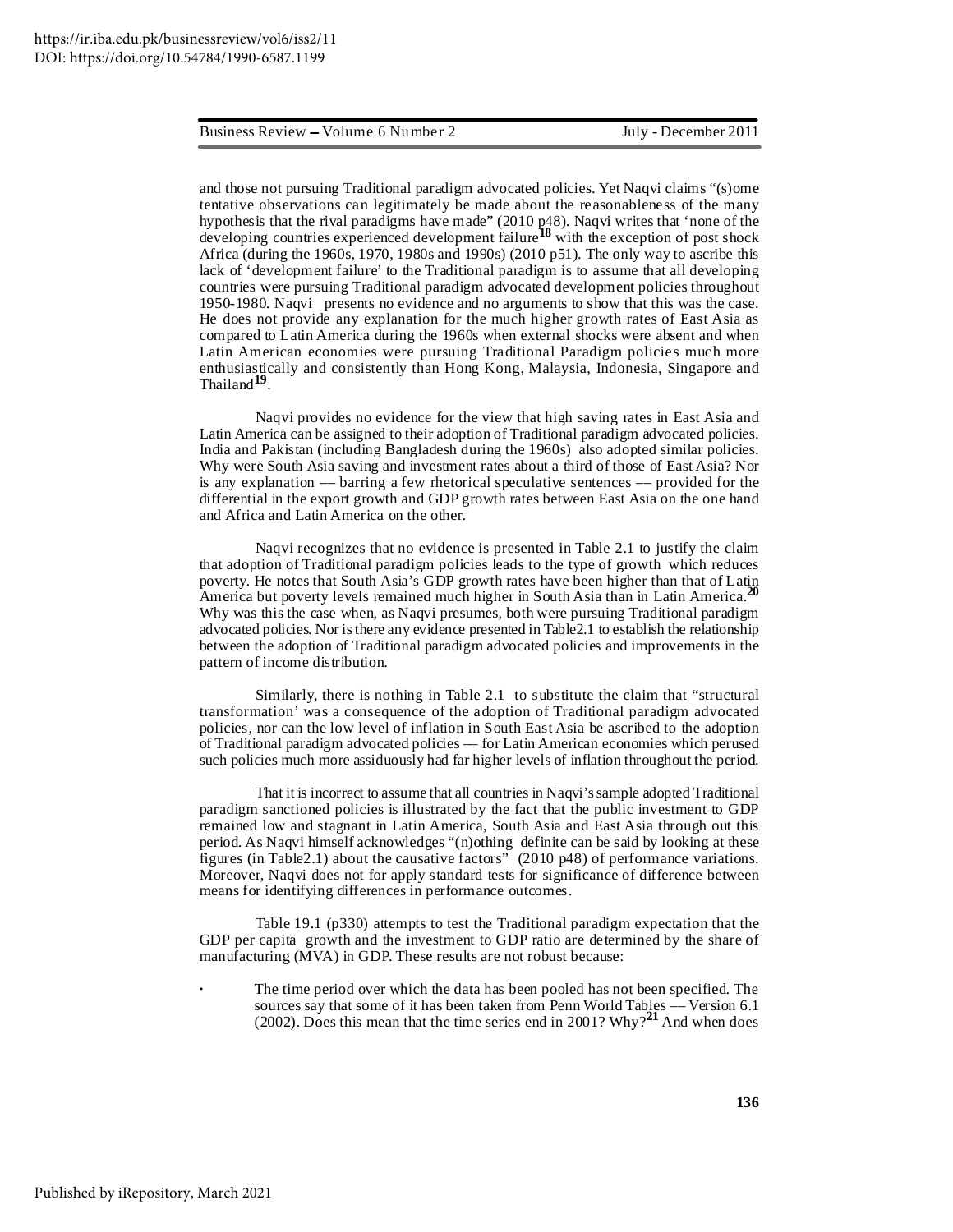the time series begin?

- Unit root tests have not been reported (one suspects they have not been performed) for variables in the model to determine order of integration.
- **·** Therefore, it is not clear whether co-integration tests needed to be performed for this data.
- **·** Granger causality tests have not been performed to test direction of causation between dependent and impendent variables.
- **·** Standard techniques (such as AIC-Akaike's Information Criteria) have not been employed to determine optimum lag length.
- **•** Adjusted  $R^2$  and DW statistics have not been reported. So, goodness of fit cannot be ascertained.

These weaknesses also apply to Table 19.2 (p330) and Table 20.1 (p341) which seek to identify determinants of poverty. Table 20.2 omits the 'structural transformation' variable and cannot be said to test the Traditional paradigm hypothesis at all<sup>22</sup>. This table is particularly suspect for the dependent variable is not defined at all –– it is called "poverty and economic growth" and there is no indication how this composite variables is measured. In any case none of the elasticity estimates of the independent variables reported in this table are statistically significant. Hence nothing what so ever can be claimed on the basis of these findings. In Table 19.1 the elasticity estimate of the structural transformation variable is not found to be statistically significant in the equation with growth per capita income as the dependent variable. Hence Naqvi provides no evidence for validating the central doctrine of the Traditional paradigm**<sup>23</sup>** .

It is nothing short of amazing that as experienced an econometrician as Naqvi **24** can, on the basic of such spurious inconclusive and weak results, claim that "(these) results should settle the division of opinion on the growth, inequality, poverty relationship" (p341). Such exaggerated –– indeed false –– claims detract from the value of the book.

The book lacks in analytical rigour and is written in an impassioned rhetorical polemical style. It adds almost nothing to Naqvi's earlier shorter treatise (1993) and in neither the 1993 nor the 2010 texts does Naqvi make a theoretical contribution. His effort can best be described as a concatenation of four conventional development economics paradigms. **<sup>25</sup>** I emphasis this is a concatenation not a synthesis, hence the volume cannot be used as a text book.

The principle silence in Naqvi's analysis is ethical. Political Development policy is essentially a political project concerned principally to perpetuate the dominance of global capitalist order. The sociological and politicalscience literature which focuses on development policy recognizes and justifies and / or critiques development discourses on this basis. By omitting all references to this rich body of knowledge Naqvi has taken assumed the value neutrality of the various development theories that he has analyzed. This is fundamentally misleading Development discourse is not what Naqvi has taken it to be. `

> **Javed A.Ansari College of Business Management,Karachi,Pakistan**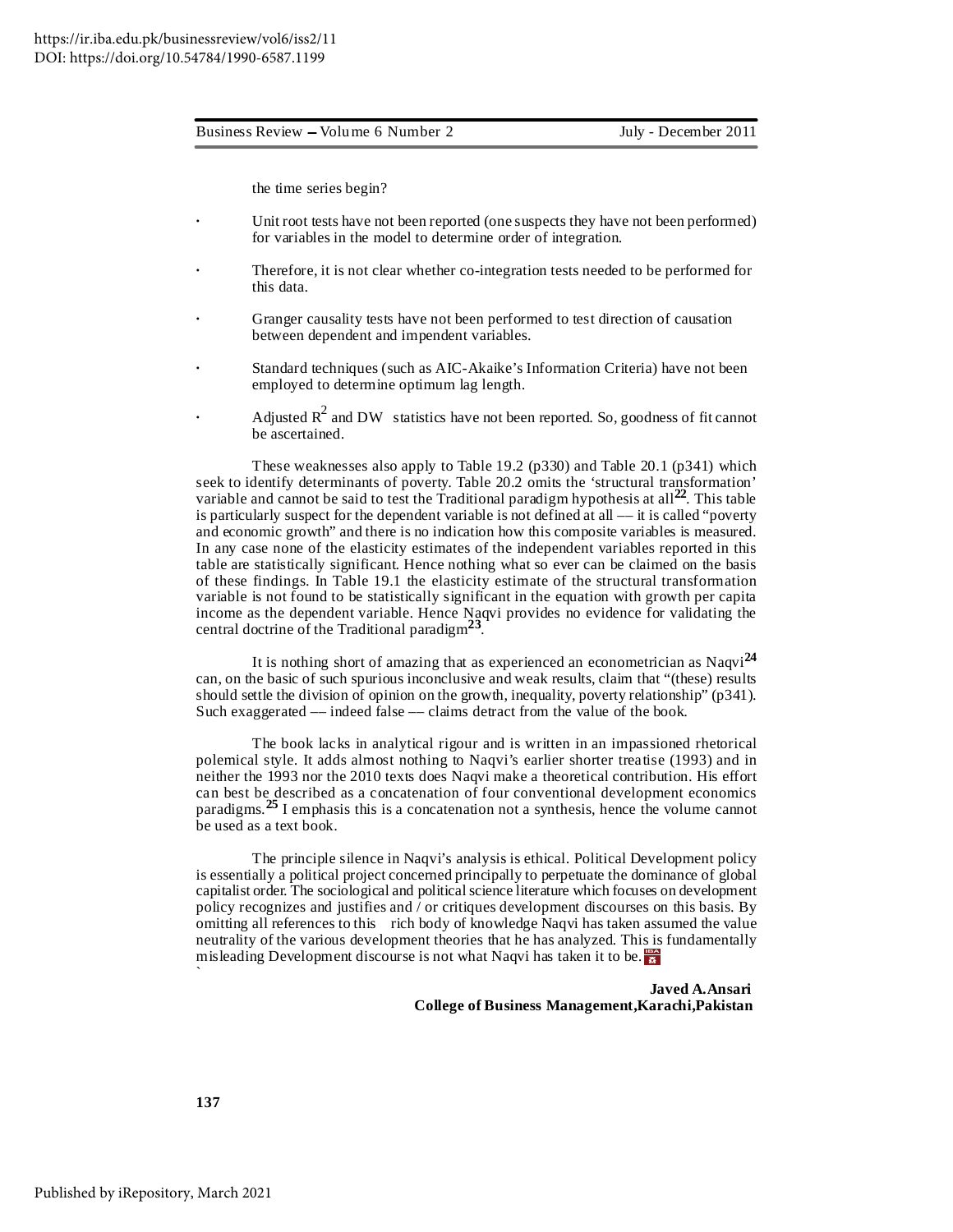#### **Notes**

- 1. Defined as an increase in the share of manufacturing in national net output (p134)
- 2. Mainly those advocated by what he describes as the "Traditional Development Paradigm" (chp 3-6)
- 3. In the Habermasian sense
- 4. And I am not aware of any author of any school of thought who argues that capitalism was transcended systematically in 1945.
- 5. Super national capitalist utopias have been conceived by several influential authors. Such as Nazick (1974) and Hardt and Negri (2000).
- 6. When they fail to do so they stagnate and stultify as was the case of the United Nations during the Cold War era. Since 1991 the United Nations has become increasingly subservient to US influence (Anderson 2007 p29-30).
- 7. Hebermas' discourse on this issue is more profound and nuanced than that of Rawls.
- 8. There is no reference to Habermas in the text or the bibliography of Naqvi's book.
- 9. Naqvi writes "(t)he New Development Paradigm (i.e. his own) supplement(s) some aspects of the Non Utilization consequentialist philosophy –– i.e. the Rawlsian conception of a well ordered society and Sen's principle 'consequent evaluation' (2010 p365).
- 10. There is in my view very little "new" in this "paradigm" –– it is essentially a concatenation of different elements of a small number of "old" paradigms.
- 11. The Rawlsian self is antecedently individuated in the sense that it is not constituted by its ends (For elaboration see Sandel (p977) Ansari (2003).
- 12. Rawls' term.
- 13. A major exception was Gunnan Myrdal who did raise this question in his Asian Drama (Harmondsworth 1969) from a broadly Keynesian perspective but gave very ambiguous answers.
- 14. Reason as Hume maintained is after all only the slave of the passions and specially so in capitalist epistemology.
- 15. Naqvi tries to substantiate such claims by giving appropriate quotes from "Traditional Developmentalists". But this is neither here nor there, for other quotes with alternative interpretations can also be given and many critics have done so (see for example the classic argument of Lal 1969).
- 16. Defined as an increase in manufacturing value added (MVA) share of GDP.
- 17. Five each from South Asia and Africa and seven each from East Asia and Latin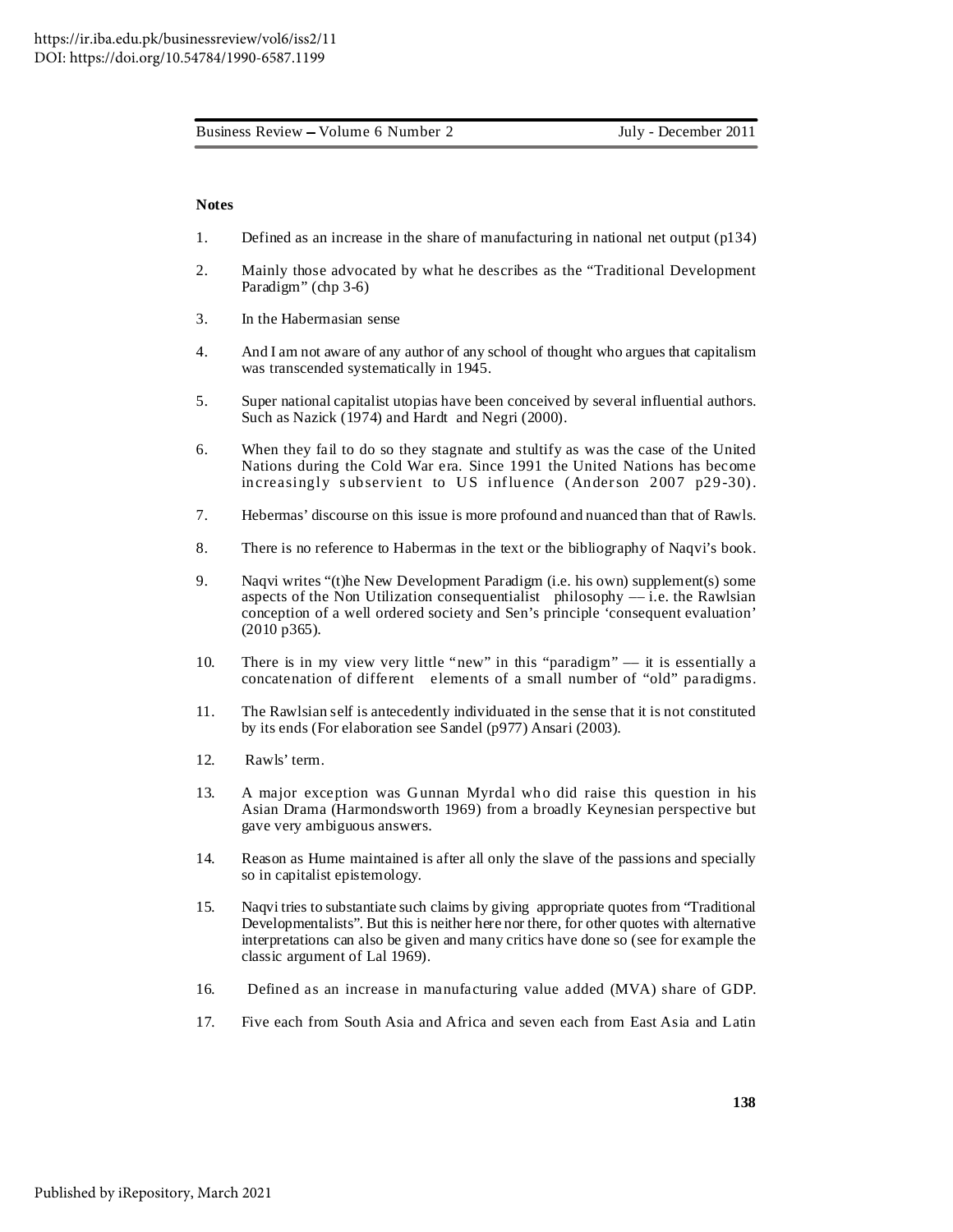America.

- 18. Naqvi does not 'define development failure' in the text.
- 19. The only other countries in Naqvi's East Asian sample are China (which under Mao cannot be seen as an adherent of the Traditional paradigm) and South Korea.
- 20. Table 2.1 does not give a precise definition of how poverty is measured by Naqvi.
- 21. Later data on variables included in this table is readily available in several easily accusable sources such as World Bank (2010).
- 22. This is unavoidable for in my opinion the traditional development economists did not concern themselves with issues of poverty at all.
- 23. The results reported in Table 15.1 (p277) and Table 15.2 (p230) which seek to identify determinants of 'human development (represented solely by the literacy rate) are equally weak.
- 24. Dr. Naqviserved as director of Pakistan's premier economics research institute PIDE for 18 years (1975-1995) and co-authored several major econometric studies (e.g. Kamal and Naqvi 1991, and Kamal and Naqvi 1999).
- 25. Which he calls (a) Traditional (b) Liberalist (c) Anti Liberals and (d) Human Development.

#### **References**

Anderson, P. (2007),On the Conjuncture "*New Left Review*" II:48 (November / December) p 5-38.

Ansari, J. (2003), 'The Rawlsian, conception of the seld and it's ends' *Pakistan Business Review* Vol 5 No2 p31-47.

Danial, T. (1973), *Reading Rawls* Oxford Based Blackwell.

Gellner, E. (1997), *Nations and Nationalism,* London Oxford University Press.

Habermas, J. (1987), *The Philosophical Discourse of Modernity,* Cambridge Polity.

Habermas, J. (1996), *Between Facts and Norms* Cambridge Mass MIT Press.

Habermas, J. (1997), *The Post National Constellation,* London, Versa.

Habermas, J. (2003),Latter to American'*The Nation*, May 5,2003.

Hardt R and Negri(o), (2000), *Empire*, Harmondsworth Penguin

Hare, R.M. (1973), Rawls Theory of Justice" *Philosophical Quarterly*,Vol 23 No1, p144-241.

Harsanyis, J. (1977, Morality and the Theory of Rational Behavior, *Social Research* ,Vol 44 No4 p623-656.